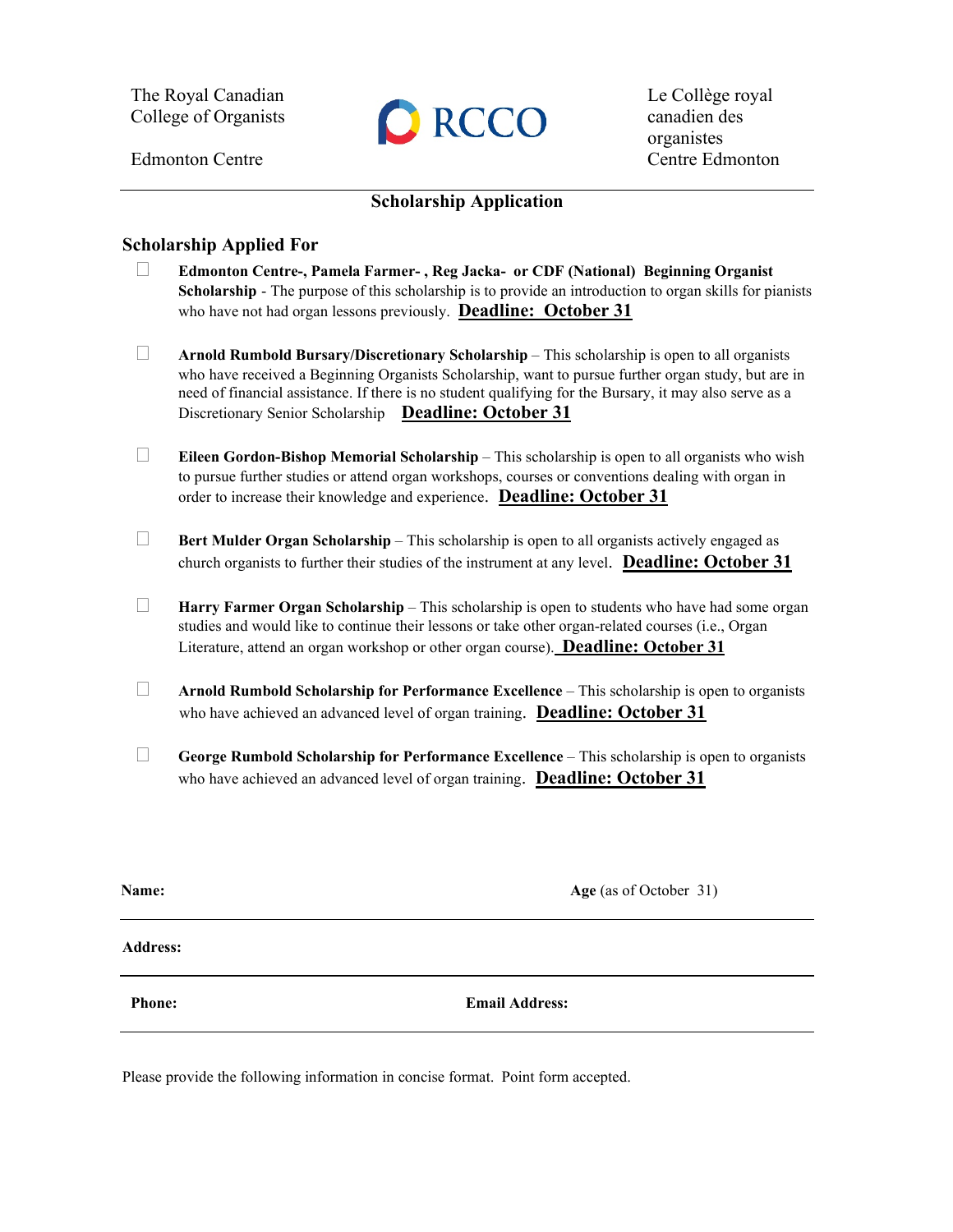1. Discuss your musical background. Be sure to include number of years of study, grade levels achieved, awards, and significant experience.

> <u> 1989 - Johann Stoff, amerikansk politik (f. 1989)</u> <u> 1989 - Andrea Stadt Barbara, amerikan basar dan berasal di sebagai basa dalam basa dalam basa dalam basa dala</u>

Teachers:

2. Why are you applying for this scholarship? What is your ultimate goal and how do you intend to use the scholarship, should you be successful?

<u> 1989 - Johann Stoff, amerikan berkeman dan berkeman berkeman dalam berkeman dalam berkeman dalam berkeman da</u> <u> 1999 - Johann Stoff, amerikan bestein de sterfte fan de ferskeart fan de ferskeart fan de ferskeart fan de fe</u>

3. Are you involved in activities other than music? If so, describe those activities and the extent of your involvement.

<u> 1989 - Andrea Stadt Britain, amerikan berlandar adalah personal dan berlanda dan berlanda dan berlanda dan be</u>

<u> 1989 - Johann Stoff, amerikan bestein de stad in de stad in de stad in de stad in de stad in de stad in de st</u>

4. If you were awarded the scholarship, do you have an organ on which to practice or would you need assistance in finding a place to practice?

## THE FOLLOWING QUESTION IS TO BE ANSWERED BY APPLICANTS FOR ANY OF THE BEGINNING ORGANIST SCHOLARSHIPS ONLY

5. Explain your interest, if any, in playing the organ for church services.

<u> 1980 - Jan Barbara Barbara, manazarta </u>

THE FOLLOWING QUESTIONS (6-8)ARE TO BE ANSWERED ONLY BY APPLICANTS FOR THE FOLLOWING SCHOLARSHIPS: THE ARNOLD RUMBOLD BURSARY/DISCRETIONARY SCHOLARSHIP, THE EILEEN GORDON-BISHOP-, BERT MULDER- AND HARRY FARMER SCHOLARSHIP, ARNOLD RUMBOLD SCHOLARSHIP FOR PERFORMANCE EXCELLENCE AND GEORGE RUMBOLD SCHOLARSHIP FOR PERFORMANCE EXCELLENCE

6. Please provide a brief description of your experience in organ playing to date.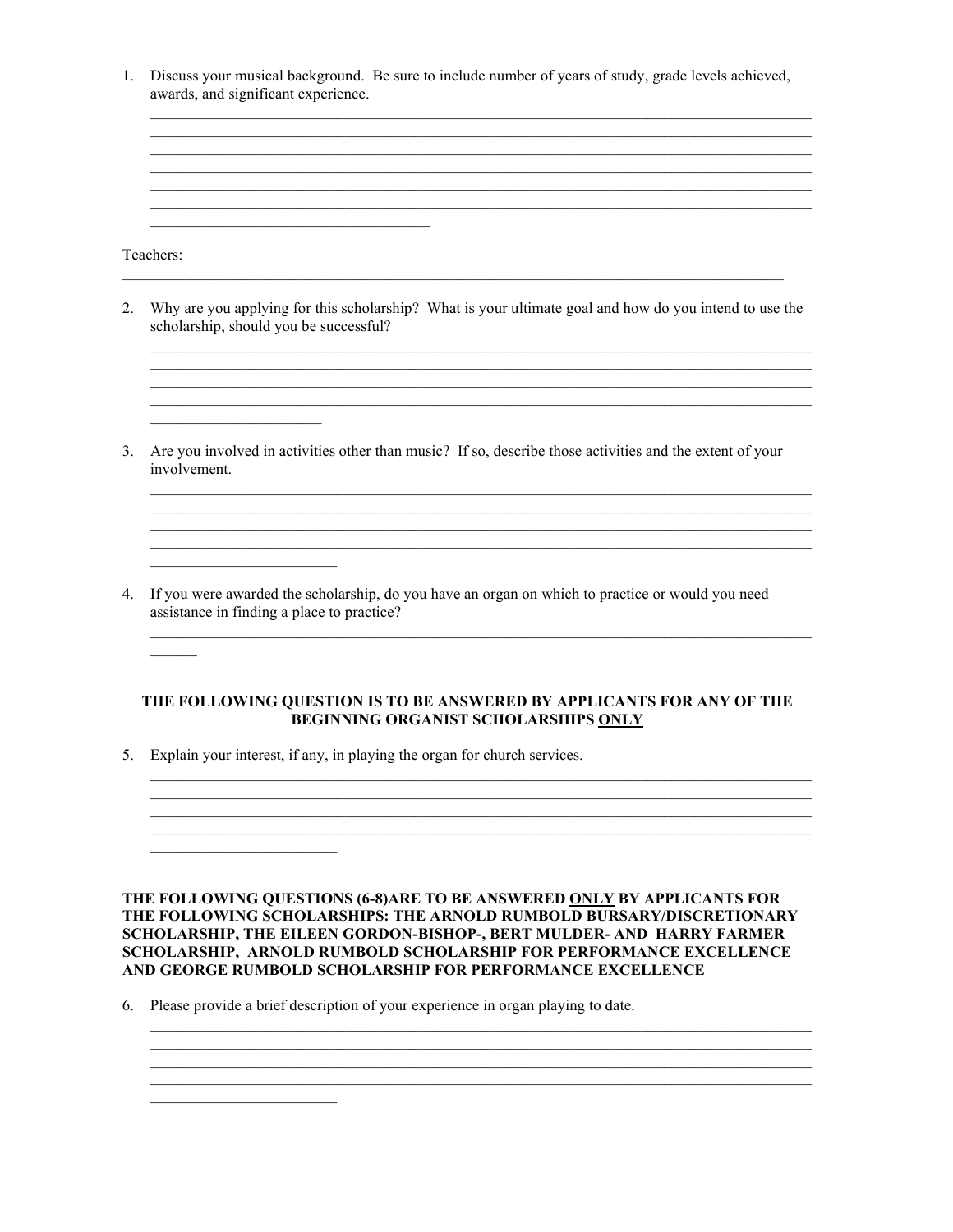7. Which church/churches are you currently affiliated with and what is the extent of your involvement?

<u> 1989 - Johann Stoff, deutscher Stoff, der Stoff, der Stoff, der Stoff, der Stoff, der Stoff, der Stoff, der S</u>

<u> 1990 - Jan James James Barbara, martxa</u>

8. I am a member of the RCCO: Yes/No (please circle your response)

<u> 1980 - Jan Barbara Barbara, prima prima prima prima prima prima prima prima prima prima prima prima prima pri</u>

--------------------------------